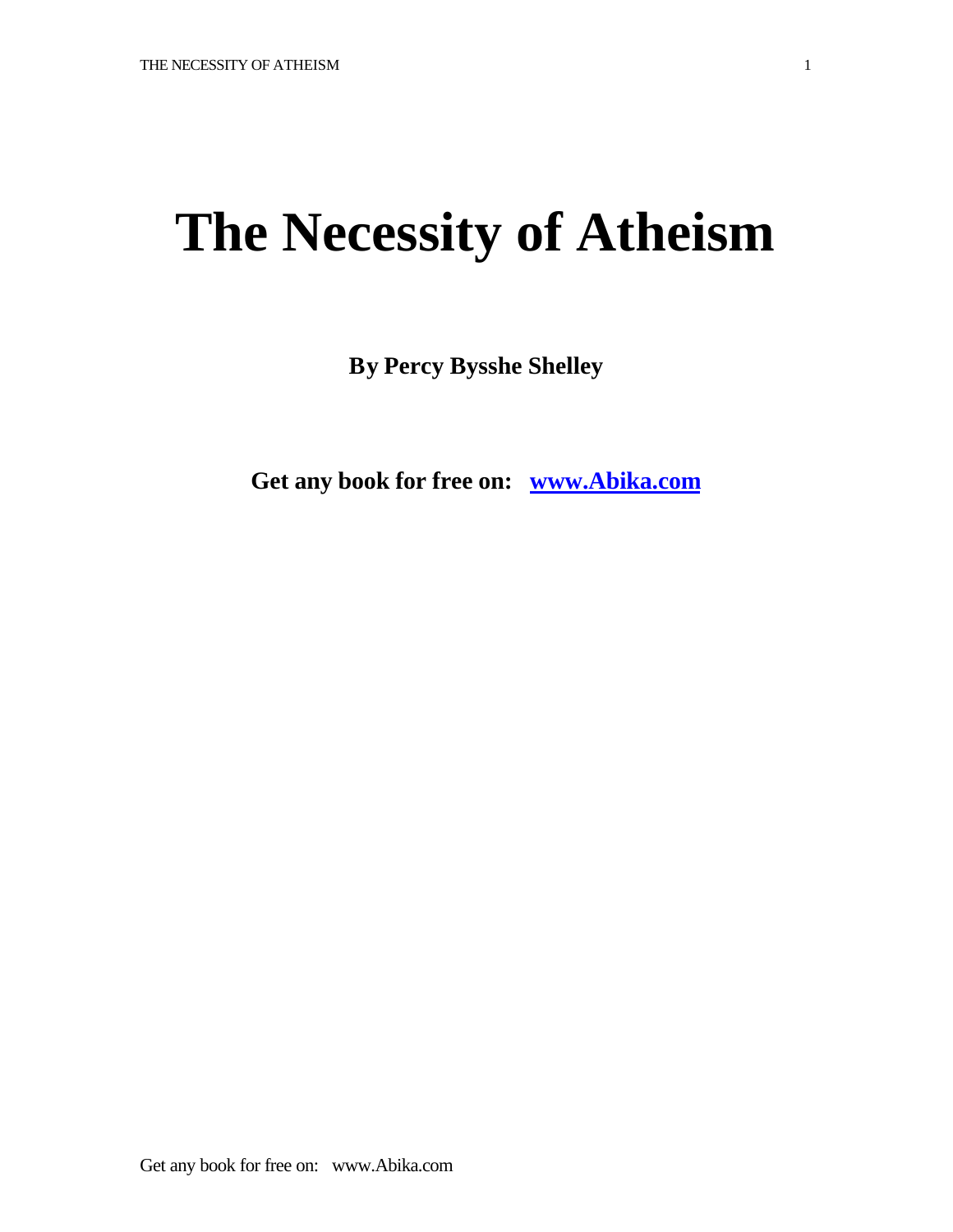#### FOREWORD BY HENRY S. SALT

As a brief summary of Shelley's attitude toward the Christian religion, I may be allowed to quote from what I have written elsewhere. [Percy Bysshe shelley, Poet and Pioneer (Watts & Co., 1913]

*"I regard Shelley's early 'atheism' and later Pantheism, as simply the negative and the affirmative side of the same progressive but harmonious life-creed. In his earlier years his disposition was towards a vehement denial of a theology which he never ceased to detest; in his maturer years he made more frequent reference to the great World Spirit in whom he had from the first believed. He grew wiser in the exercise of his religious faith, but the faith was the same throughout; there, was progression, but no essential change."* 

The sequence of his thought on the Subject may be clearly traced in several of his essays. In "The Necessity of Atheism," the tract which led to his expulsion from Oxford University, we see Shelley in his youthful mood of open denial and defiance. It has been suggested that the pamphlet was originally intended by its author to be a hoax; but such an explanation entirely misapprehends not only the facts of the case, but the character of Shelley himself. This was long ago pointed out by De guincey: "He affronted the armies of Christendom. Had it been possible for him to be jesting, it would not have been noble; but here, even in the most monstrous of his undertakings -- here, as always, he was perfectly sincere and single-minded." That this is true may be seen not only from the internal evidence of "The Necessity" itself, but from the fact that the conclusion which, Shelley meant to be drawn, from the dialogue "A Refutation of Deism," published in 1814, was that there is no middle course between accepting revealed religion and disbelieving in the existence of a deity -- another way of stating the necessity of atheism.

Shelley resembled Blake in the contrast of feeling with which he regarded the Christian religion and its founder. For the human character of Christ he could feel the deepest veneration, as may be seen not only from the "Essay on Christianity," but from the "Letter to Lord Ellenborough" (1812), and also from the notes to "Hellas" and passages in that poem and in "Prometheus Unbound"; but he held that the spirit of established Christianity was wholly out of harmony with that of Christ, and that a similarity to Christ was one of the qualities most detested by the modern Christian. The dogmas of the Christian faith were always repudiated by him, and there is no warrant whatever in his writings for the strange pretension that, had he lived longer, his objections to Christianity might in some way have been overcome.

In conclusion, it may be said that Shelley's prose, if, not great in itself, is the prose of a great poet, for which reason it possesses an interest that is not likely to fail. It is the key to the right understanding of his. intellect, as his poetry is the highest expression of his genius.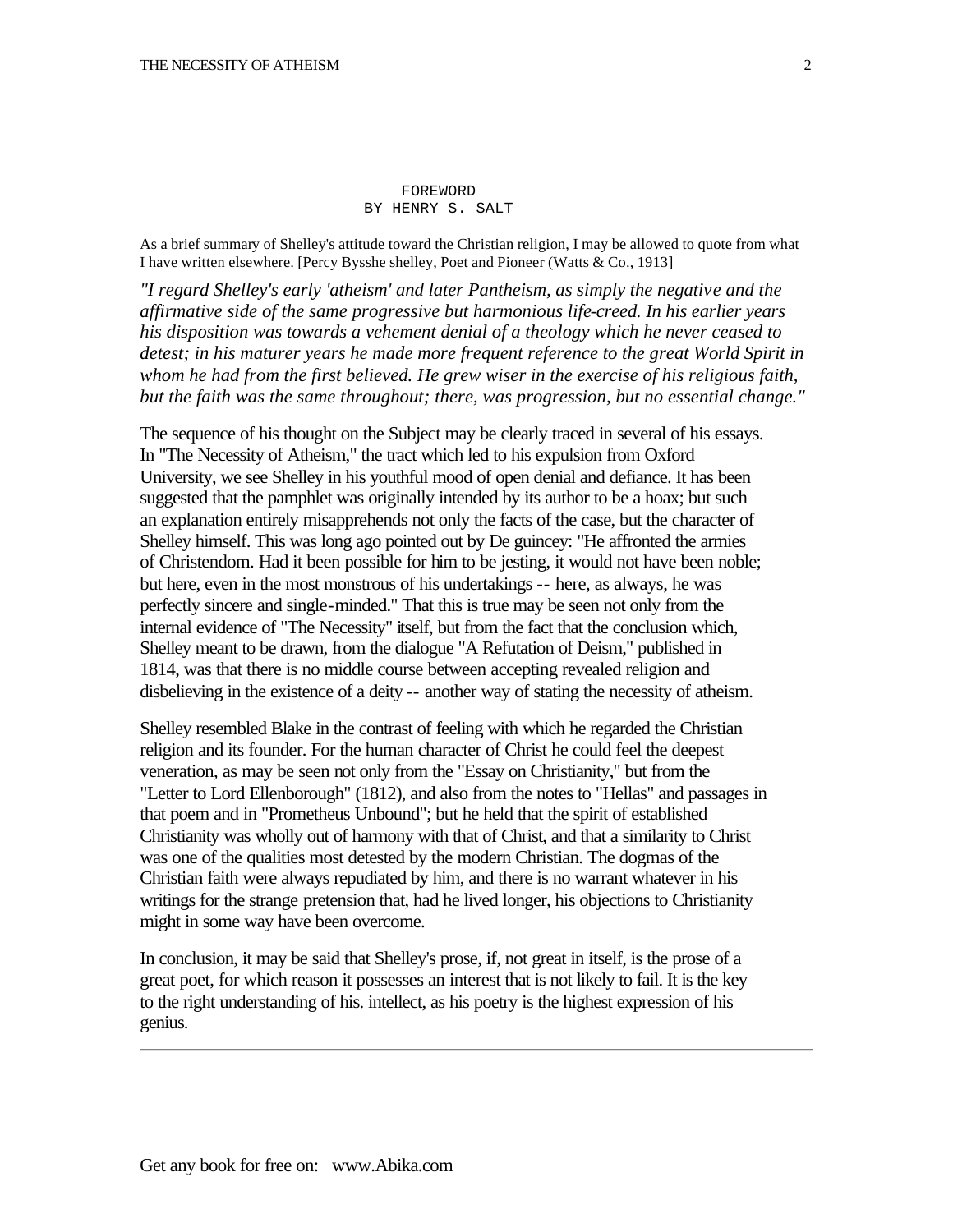## **The Necessity Of Atheism**

[NOTE -- The Necessity of Atheism was published by Shelley in 1811. In 1813 he printed a revised and expanded version of it as one of the notes to his poem Queen Mab. The revised and expanded version is the one here reprinted.]

### **There Is No God**

This negation must be understood solely to affect a creative Deity. The hypothesis of a pervading Spirit coeternal with the universe remains unshaken.

A close examination of the validity of the proofs adduced to support any proposition is the only secure way of attaining truth, on the advantages of which it is unnecessary to descant: our knowledge of the existence, of a Deity is a subject of such importance that it cannot be too minutely investigated; in consequence of this conviction we proceed briefly and impartially to examine the proofs which have been adduced. It is necessary first to consider the nature of belief.

When a proposition is offered to the mind, It perceives the agreement or disagreement of the ideas of which it is composed. A perception of their agreement is termed belief. Many obstacles frequently prevent this perception from being immediate; these the mind attempts to remove in order that the perception may be distinct. The mind is active in the investigation in order to perfect the state of perception of the relation which the component ideas of the proposition bear to each, which is passive; the investigation being confused with the perception has induced many falsely to imagine that the mind is active in belief. -- that belief is an act of volition, -- in consequence of which it may be regulated by the mind. Pursuing, continuing this mistake, they have attached a degree of criminality to disbelief; of which, in its nature, it is incapable: it is equally incapable of merit.

Belief, then, is a passion, the strength of which, like every other passion, is in precise proportion to the degrees of excitement.

The degrees of excitement are three.

The senses are the sources of all knowledge to the mind; consequently their evidence claims the strongest assent.

The decision of the mind, founded upon our own experience, derived from these sources, claims the next degree.

The experience of others, which addresses itself to the former one, occupies the lowest degree.

(A graduated scale, on which should be marked the capabilities of propositions to approach to the test of the senses, would be a just barometer of the belief which ought to be attached to them.)

Consequently no testimony can be admitted which is contrary to reason; reason is founded on the evidence of our senses.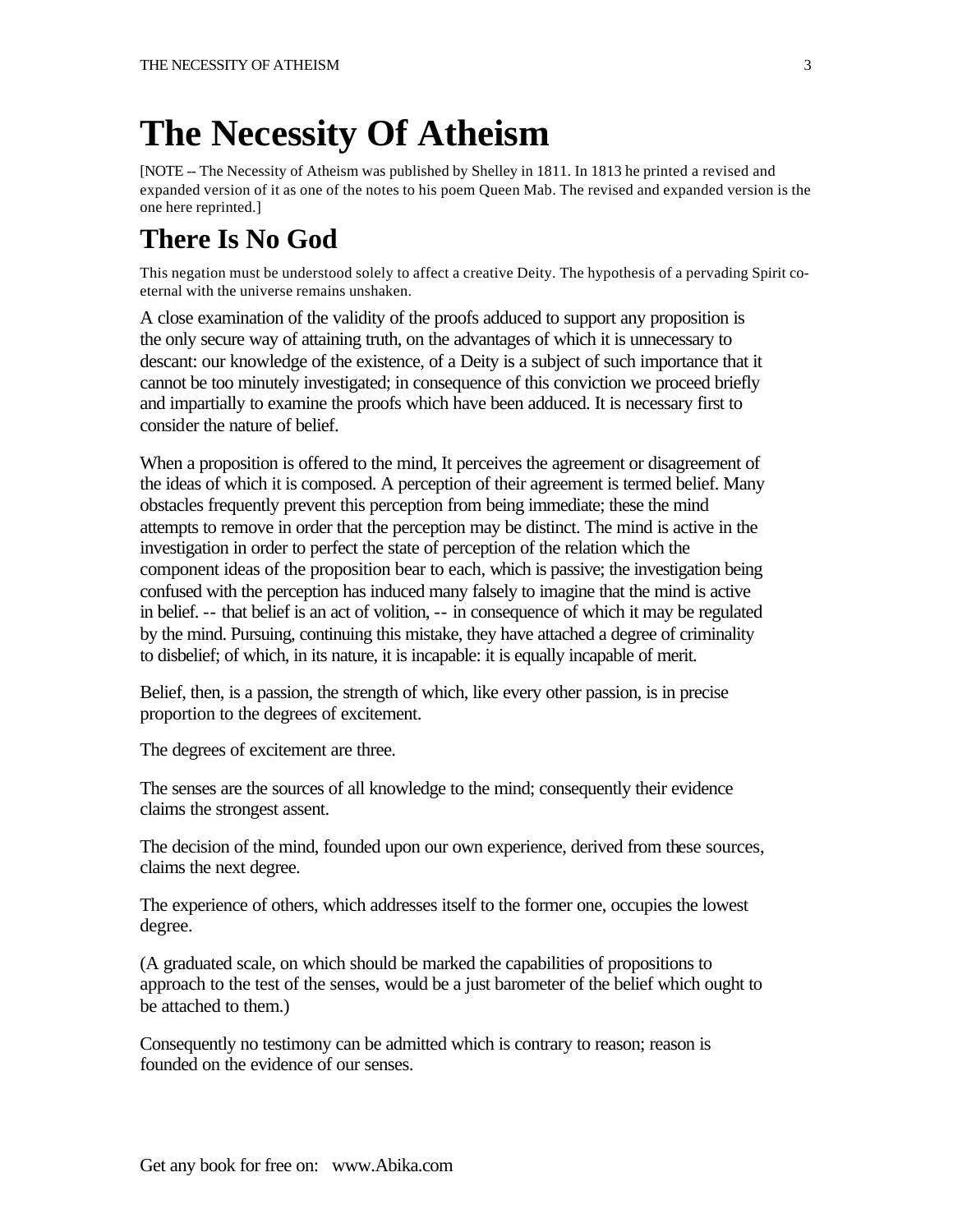Every proof may be referred to one of these three divisions: it is to be considered what arguments we receive from each of them, which should convince us of the existence of a Deity.

1st, The evidence of the senses. If the Deity should appear to us, if he should convince our senses of his existence, this revelation would necessarily command belief. Those to whom the Deity has thus appeared have the strongest possible conviction of his existence. But the God of Theologians is incapable of local visibility.

2d, Reason. It is urged that man knows that whatever is must either have had a beginning, or have existed from all eternity, he also knows that whatever is not eternal must have had a cause. When this reasoning is applied to the universe, it is necessary to prove that it was created: until that is clearly demonstrated we may reasonably suppose that it has endured from all eternity. We must prove design before we can infer a designer. The only idea which we can form of causation is derivable from the constant conjunction of objects, and the consequent inference of one from the other. In a base where two propositions are diametrically opposite, the mind believes that which is least incomprehensible; -- it is easier to suppose that the universe has existed from all eternity than to conceive a being beyond its limits capable of creating it: if the mind sinks beneath the weight of one, is it an alleviation to increase the intolerability of the burthen?

The other argument, which is founded on a Man's knowledge of his own existence, stands thus. A man knows not only that he now is, but that once he was not; consequently there must have been a cause. But our idea of causation is alone derivable from the constant conjunction of objects and the consequent Inference of one from the other; and, reasoning experimentally, we can only infer from effects caused adequate to those effects. But there certainly is a generative power which is effected by certain instruments: we cannot prove that it is inherent in these instruments" nor is the contrary hypothesis capable of demonstration: we admit that the generative power is incomprehensible; but to suppose that the same effect is produced by an eternal, omniscient, omnipotent being leaves the cause in the same obscurity, but renders it more incomprehensible.

3d, Testimony. It is required that testimony should not be contrary to reason. The testimony that the Deity convinces the senses of men of his existence can only be admitted by us, if our mind considers it less probable, that these men should have been deceived than that the Deity should have appeared to them. Our reason can never admit the testimony of men, who not only declare that they were eye-witnesses of miracles, but that the Deity was irrational; for he commanded that he should be believed, he proposed the highest rewards for, faith, eternal punishments for disbelief. We can only command voluntary actions; belief is not an act of volition; the mind is ever passive, or involuntarily active; from this it is evident that we have no sufficient testimony, or rather that testimony is insufficient to prove the being of a God. It has been before shown that it cannot be deduced from reason. They alone, then, who have been convinced by the evidence of the senses can believe it.

Hence it is evident that, having no proofs from either of the three sources of conviction, the mind cannot believe the existence of a creative God: it is also evident that, as belief is a passion of the mind, no degree of criminality is attachable to disbelief; and that they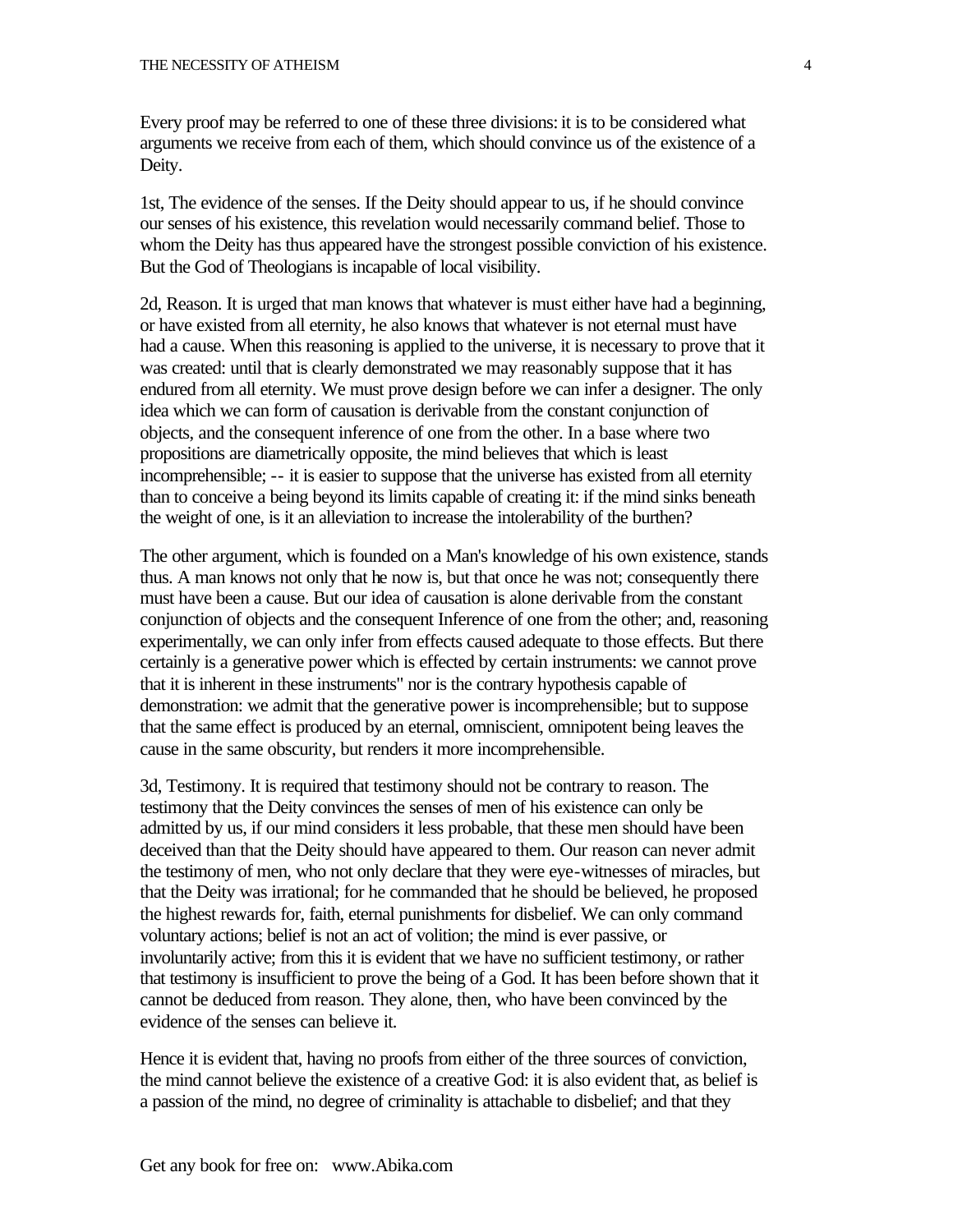only are reprehensible who neglect to remove the false medium through which their mind views any subject of discussion. Every reflecting mind must acknowledge that there is no proof of the existence of a Deity.

God is an hypothesis, and, as such, stands in need of proof: the onus probandi rests on the theist. Sir Isaac Newton says: Hypotheses non fingo, quicquid enim ex phaenomenis non deducitur hypothesis, vocanda est, et hypothesis vel metaphysicae, vel physicae, vel qualitatum occultarum, seu mechanicae, in philosophia locum non habent. To all proofs of the existence of a creative God apply this valuable rule. We see a variety of bodies possessing a variety of powers: we merely know their effects; we are in a estate of ignorance with respect to their essences and causes. These Newton calls the phenomena of things; but the pride of philosophy is unwilling to admit its ignorance of their causes. From the phenomena, which are the objects of our attempt to infer a cause, which we call God, and gratuitously endow it with all negative and contradictory qualities. From this hypothesis we invent this general name, to conceal our ignorance of causes and essences. The being called God by no means answers with the conditions prescribed by Newton; it bears every mark of a veil woven by philosophical conceit, to hide the ignorance of philosophers even from themselves. They borrow the threads of its texture from the anthropomorphism of the vulgar. Words have been used by sophists for the same purposes, from the occult qualities of the peripatetics to the effuvium of Boyle and the crinities or nebulae of Herschel. God is represented as infinite, eternal, incomprehensible; he is contained under every predicate in non that the logic of ignorance could fabricate. Even his worshippers allow that it is impossible to form any idea of him: they exclaim with the French poet,

#### *Pour dire ce qu'il est, il faut etre lui-meme.*

Lord Bacon says that atheism leaves to man reason, philosophy, natural piety, laws, reputation, and everything that can serve to conduct him to virtue; but superstition destroys all these, and erects itself into a tyranny over the understandings of men: hence atheism never disturbs the government, but renders man more clear- sighted, since he sees nothing beyond the boundaries of the present life. -- Bacon's Moral Essays.

The [Beginning here, and to the paragraph ending with Systeme de la Nature," Shelley wrote in French. A free translation has been substituted.] first theology of man made him first fear and adore the elements themselves, the gross and material objects of nature; he next paid homage to the agents controlling the elements, lower genies, heroes or men gifted with great qualities. By force of reflection he sought to simplify things by submitting all nature to a single agent, spirit, or universal soul, which, gave movement to nature and all its branches. Mounting from cause to cause, mortal man has ended by seeing nothing; and it is in this obscurity that he has placed his God; it is in this darksome abyss that his uneasy imagination has always labored to fabricate chimeras, which will continue to afflict him until his knowledge of nature chases these phantoms which he has always so adored.

If we wish to explain our ideas of the Divinity we shall be obliged to admit that, by the word God, man has never been able to designate but the most hidden, the most distant and the most unknown cause of the effects which he saw; he has made use of his word only when the play of natural and known causes ceased to be visible to him; as soon as he lost the thread of these causes, or when his mind could no longer follow the chain, he cut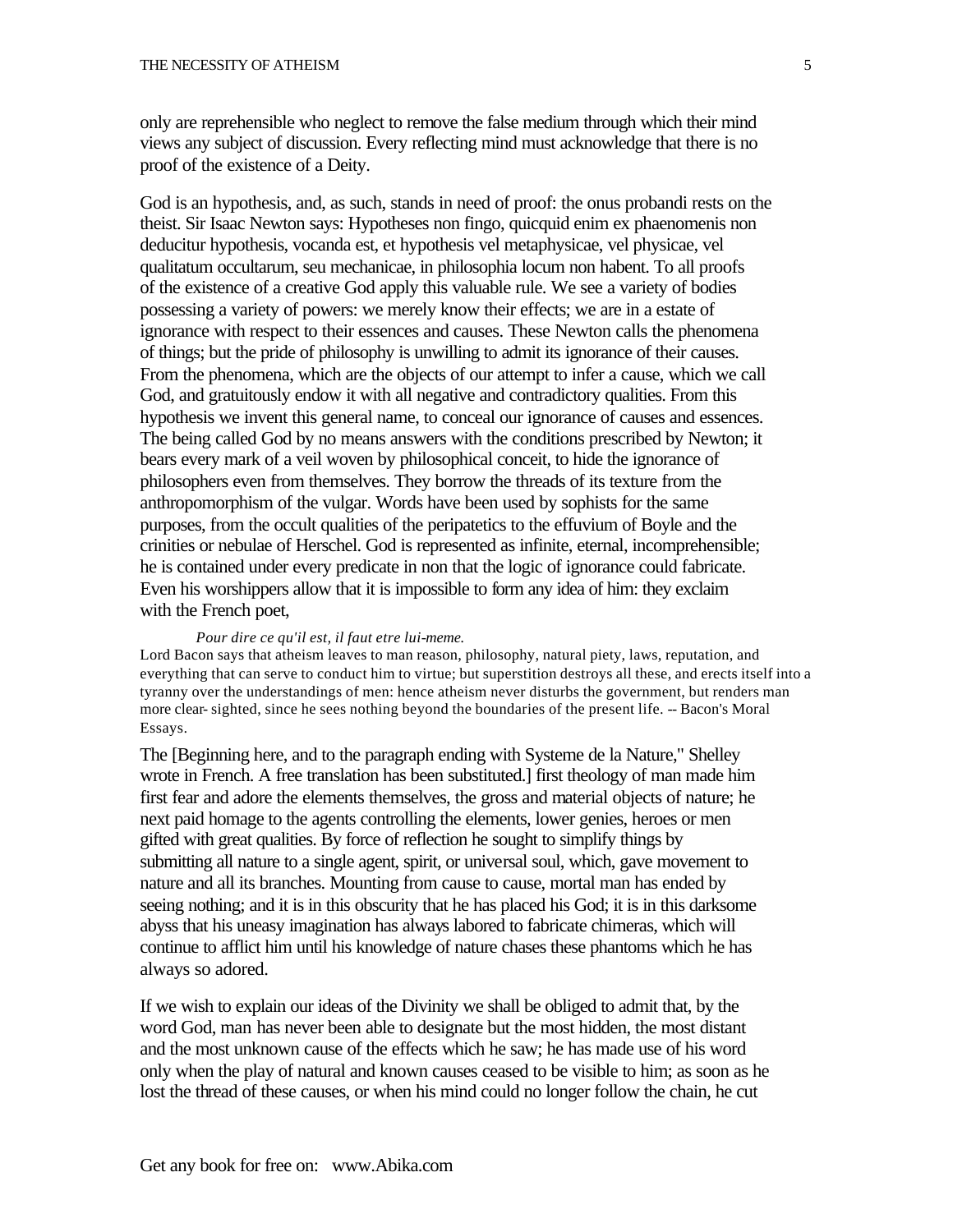the difficulty and ended his researches by calling God the last of the causes, that is to say, that which is beyond all causes that he knew; thus he but assigned a vague denomination to an unknown cause, at which his laziness or the limits of his knowledge forced him to stop. Every time we say that God is the author of some phenomenon, that signifies that we are ignorant of how such a phenomenon was able to operate by the aid of forces or causes that we know in nature. It is thus that the generality of mankind, whose lot is ignorance, attributes to the Divinity, not only the unusual effects which strike them, but moreover the most simple events, of which the causes are the most simple to understand by whomever is able to study them. In a word, man has always respected unknown causes, surprising effects that his ignorance kept him from unraveling. It was on this debris of nature that man raised the imaginary colossus of the Divinity.

If ignorance of nature gave birth to gods, knowledge of nature is made for their destruction. In proportion as man taught himself, his strength and his resources augmented with his knowledge; science, the arts, industry, furnished him assistance; experience reassured him or procured for him means of resistance to the efforts of many causes which ceased to alarm as soon as they became understood. In a word, his terrors dissipated in the same proportion as his mind became enlightened. The educated man ceases to be superstitious.

It is only by hearsay (by word of mouth passed down from generation to generation) that whole peoples adore the God of their fathers and of their priests: authority, confidence, submission and custom with them take the place of conviction or of proofs: they prostrate themselves and pray, because their fathers taught them to prostrate themselves and pray: but why did their fathers fall on their knees? That is because, in primitive times, their legislators and their guides made it their duty. "Adore and believe," they said, "the gods whom you cannot understand; have confidence in our profound wisdom; we know more than you about Divinity." But why should I come to you? It is because God willed it thus; it is because God will punish you if you dare resist. But this God, is not he, then, the thing in question? However, man has always traveled in this vicious circle; his slothful mind has always made him find it easier to accept the judgment of others. All religious nations are founded solely on authority; all the religions of the world forbid examination and do not want one to reason; authority wants one to believe in God; this God is himself founded only on the authority of a few men who pretend to know him, and to come in his name and announce him on earth. A God made by man undoubtedly has need of man to make himself known to man.

Should it not, then, be for the priests, the inspired, the metaphysicians that should be reserved the conviction of the existence of a God, which they, nevertheless, say is so necessary for all mankind? But Can you find any harmony in the theological opinions of the different inspired ones or thinkers scattered over the earth? They themselves, who make a profession of adoring the same God, are they in Agreement? Are they content with the proofs that their colleagues bring of his existence? Do they subscribe unanimously to the ideas they present on nature, on his conduct, on the manner of understanding his pretended oracles? Is there a country on earth where the science of God is really perfect? Has this science anywhere taken the consistency and uniformity that we the see the science of man assume, even in the most futile crafts, the most despised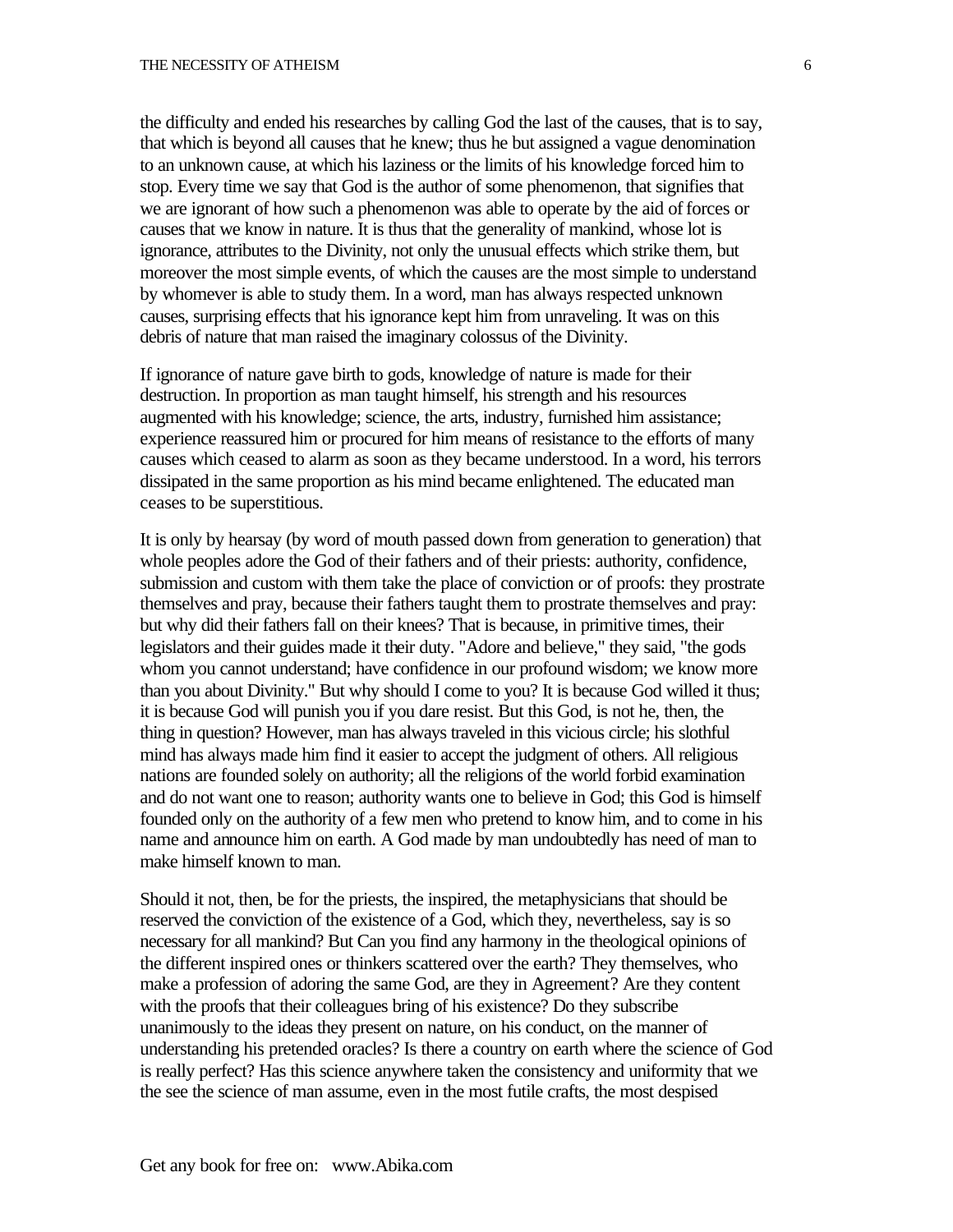trades. These words mind immateriality, creation, predestination and grace; this mass of subtle distinctions with which theology to everywhere filled; these so ingenious inventions, imagined by thinkers who have succeeded one another for so many centuries, have only, alas! confused things all the more, and never has man's most necessary science, up to this time acquired the slightest fixity. For thousands of years the lazy dreamers have perpetually relieved one another to meditate on the Divinity, to divine his secret will, to invent the proper hypothesis to develop this important enigma. Their slight success has not discouraged the theological vanity: one always speaks of God: one has his throat cut for God: and this sublime being still remains the most unknown and the most discussed.

Man would have been too happy, if, limiting himself to the visible objects which interested him, he had employed, to perfect his real sciences, his laws, his morals, his education, one-half the efforts he has put into his researches on the Divinity. He would have been still wiser and still more fortunate if he had been satisfied to let his jobless guides quarrel among themselves, sounding depths capable of rendering them dizzy, without himself mixing in their senseless disputes. But it is the essence of ignorance to attach importance to that which it does not understand. Human vanity is so constituted that it stiffens before difficulties. The more an object conceals itself from our eyes, the greater the effort we make to seize it, because it pricks our pride, it excites our curiosity and it appears interesting. In fighting for his God everyone, in fact, fights only for the interests of his own vanity, which, of all the passions produced by the mal-organization of society, is the quickest to take offense, and the most capable of committing the greatest follies.

If, leaving for a moment the annoying idea that theology gives of a capricious God, whose partial and despotic decrees decide the fate of mankind, we wish to fix our eyes only on the pretended goodness, which all men, even trembling before this God, agree is ascribing to him, if we allow him the purpose that is lent him of having worked only for his own glory, of exacting the homage of intelligent beings; of seeking only in his works the well-being of mankind; how reconcile these views and these dispositions with the ignorance truly invincible in which this God, so glorious and so good, leaves the majority of mankind in regard to God himself? If God wishes to be known, cherished, thanked, why does he not show himself under his favorable features to all these intelligent beings by whom he wishes to be loved and adored? Why not manifest himself to the whole earth in an unequivocal manner, much more capable of convincing us than these private revelations which seem to accuse the Divinity of an annoying partiality for some of his creatures? The all-powerful, should he not heave more convincing means by which to show man than these ridiculous metamorphoses, these pretended incarnations, which are attested by writers so little in agreement among themselves? In place of so many miracles, invented to prove the divine mission of so many legislators revered by the different people of the world, the Sovereign of these spirits, could he not convince the human mind in an instant of the things he wished to make known to it? Instead of hanging the sun in the vault of the firmament, instead of scattering stars without order, and the constellations which fill space, would it not have been more in conformity with the views of a God so jealous of his glory and so well-intentioned for mankind, to write, in a manner not subject to dispute, his name, his attributes, his permanent wishes in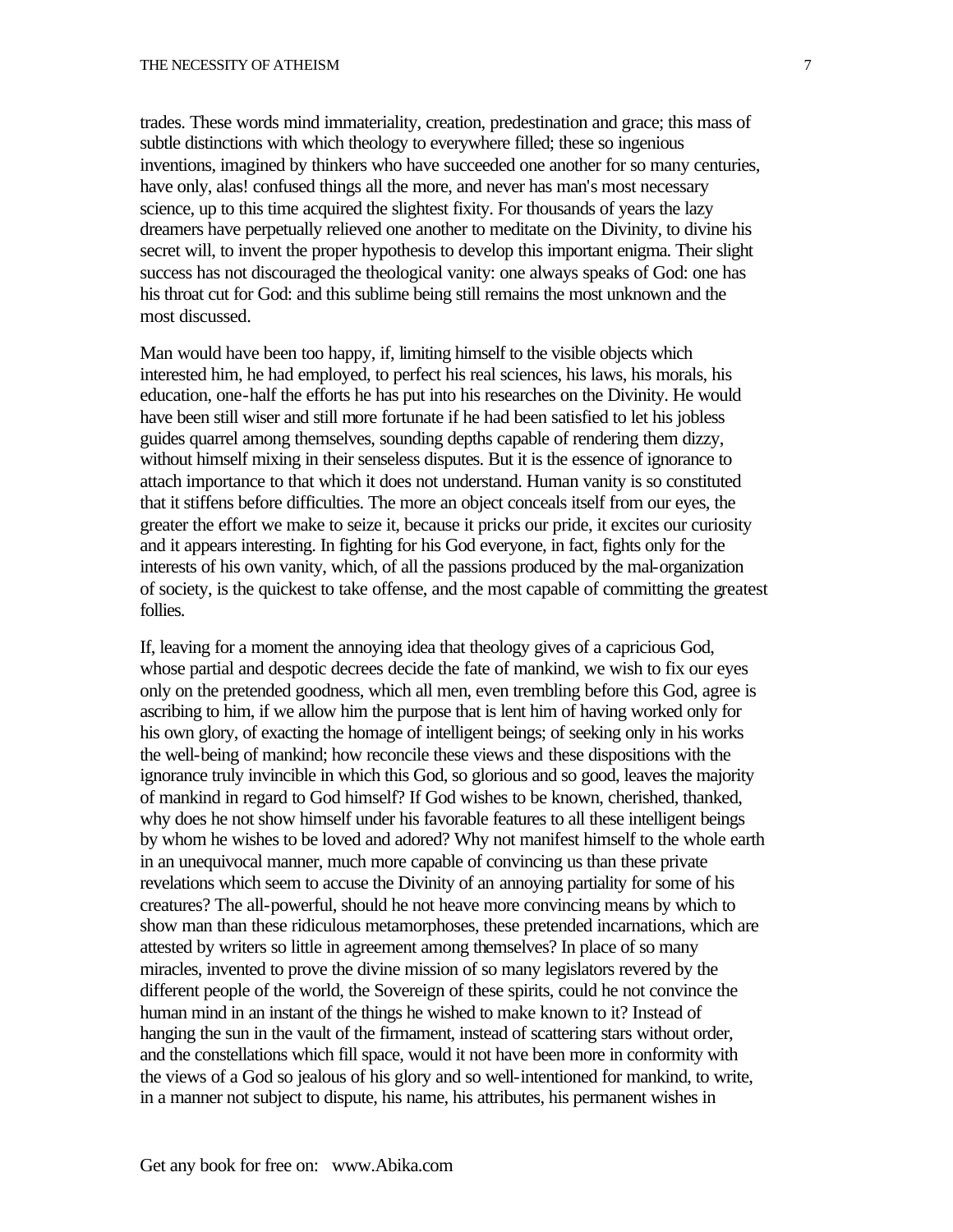ineffaceable characters, equally understandable to all the inhabitants of the earth? No one would then be able to doubt the existence of God, of his clear will, of his visible intentions. Under the eyes of this so terrible God no one would have the audacity to violate his commands, no mortal would dare risk attracting his anger: finally, no man would have the effrontery to impose on his name or to interpret his will according to his own fancy.

In fact, even while admitting the existence of the theological God, and the reality of his so discordant attributes which they impute to him, one can conclude nothing to authorize the conduct or the cult which one is prescribed to render him. Theology is truly the sieve of the Danaides. By dint of contradictory qualities and hazarded assertions it has, that is to say, so handicapped its God that it has made it impossible for him to act. If he is infinitely good, what reason should we have to fear him? If he is infinitely wise, why should we have doubts concerning our future? If he knows all, why warn him of our needs and fatigue him with our prayers? If he is everywhere, why erect temples to him? If he is just, why fear that he will punish the creatures that he has, filled with weaknesses? If grace does everything for them, what reason would he have for recompensing them? If he is all-powerful, how offend him, how resist him? If he is reasonable, how can he be angry at the blind, to whom he has given the liberty of being unreasonable? If he is immovable, by what right do we pretend to make him change his decrees? If he is inconceivable, why occupy ourselves with him? IF HE HAS SPOKEN, WHY IS THE UNIVERSE NOT CONVINCED? If the knowledge of a God is the most necessary, why is it not the most evident and the clearest. -- Systame de la Nature. London, 1781.

The enlightened and benevolent Pliny thus Publicly professes himself an atheist, -- Quapropter effigiem Del formamque quaerere imbecillitatis humanae reor. Quisquis est Deus (si modo est alius) et quacunque in parte, totus est gensus, totus est visus, totus auditus, totus animae, totus animi, totus sul. ... Imperfectae vero in homine naturae praecipua solatia, ne deum quidem omnia. Namque nec sibi protest mortem consciscere, si velit, quod homini dedit optimum in tantis vitae poenis; nee mortales aeternitate donare, aut revocare defunctos; nec facere ut qui vixit non vixerit, qui honores gessit non gesserit, nullumque habere In praeteritum ius praeterquam oblivionts, atque (ut. facetis quoque argumentis societas haec cum, deo compuletur) ut bis dena viginti non sint, et multa similiter efficere non posse. -- Per quaedeclaratur haud dubie naturae potentiam id quoque ease quod Deum vocamus. -- Plin. Nat. Hist. cap. de Deo.

The consistent Newtonian is necessarily an atheist. See Sir W. Drummond's Academical Questions, chap. iii. -- Sir W. seems to consider the atheism to which it leads as a sufficient presumption of the falsehood of the system of gravitation; but surely it is more consistent with the good faith of philosophy to admit a deduction from facts than an hypothesis incapable of proof, although it might militate, with the obstinate preconceptions of the mob. Had this author, instead of inveighing against the guilt and absurdity of atheism, demonstrated its falsehood, his conduct would have, been more suited to the modesty of the skeptic and the toleration of the philosopher.

Omnia enim per Dei potentiam facta aunt: imo quia naturae potentia nulla est nisi ipsa Dei potentia. Certum est nos eatenus Dei potentiam non intelligere, quatenus causas naturales ignoramus; adeoque stulte ad eandem Dei potentism recurritur, quando rei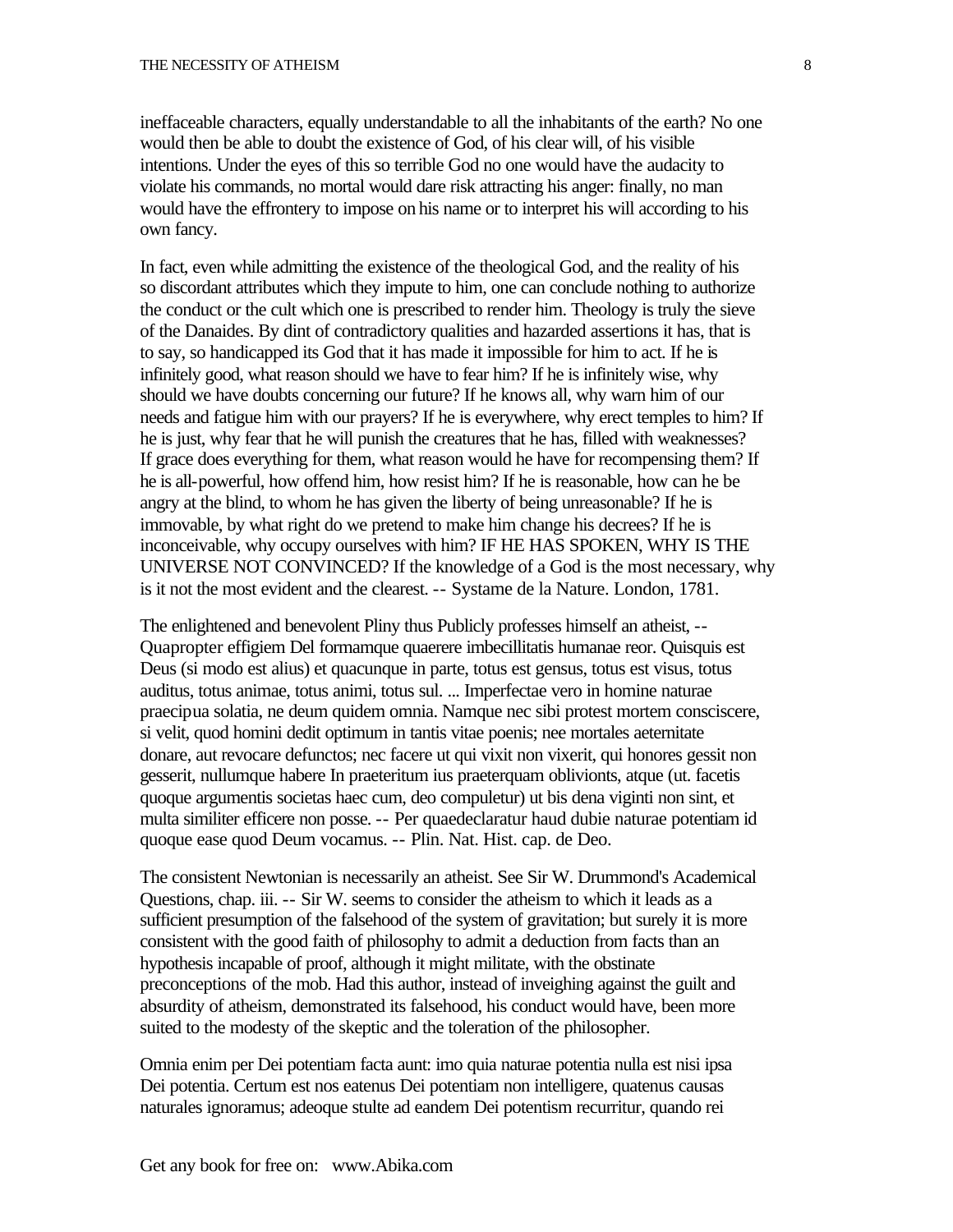alicuius causam naturalem, sive est, ipsam Dei potentiam ignoramusd -- Spinoza, Tract. Theologico-Pol. chap 1. P. 14.

#### **On Life**

Life and the world, or whatever we call that which we are and feel, is an astonishing thing. The mist of familiarity obscures from us the wonder of our being. We are struck with admiration at some of its transient modifications, but it is itself the great miracle. What are changes of empires, the wreck of dynasties, with the opinions which support them; what is the birth and the extinction of religious and of political systems, to life? What are the revolutions of the globe which we inhabit, and the operations of the elements of which it is composed, compared with life? What is the universe of stars, and suns, of which this inhabited earth is one, and their motions, and their destiny, compared with life? Life, the great miracle, we admire not because it is so miraculous. It is well that we are thus shielded by the familiarity of what is at once so certain and so unfathomable, from an astonishment which would otherwise absorb and overawe the functions of that which is its object.

If any artist, I do not say had executed, but had merely conceived in his mind the system of the sun, and the stars, and planets, they not existing, and had painted to us in words, or upon canvas, the spectacle now afforded by the nightly cope of heaven, and illustrated it by the wisdom of astronomy, great would be our admiration. Or had he imagined the scenery of this earth, the mountains, the seas, and the rivers; the grass, and the flowers, and the variety of the forms and masses of the leaves of the woods, and the colors which attend the setting and the rising sun, and the hues of the atmosphere, turbid or serene, these things not before existing, truly we should have been astonished, and it would not have been a vain boast to have said of such a man, "Non merita nome di creatore, se non Iddio ed il Poeta." But how these things are looked on with little wonder, and to be conscious of them with intense delight is esteemed to be the distinguishing mark of a refined and extraordinary person. The multitude of men care not for them. It is thus with Life -- that which includes all.

What is life? Thoughts and feelings arise, with or without, our will, and we employ words to express them. We are born, and our birth is unremembered, and our infancy remembered but in fragments; we live on, and in living we lose the apprehension of life. How vain is it to think that words can penetrate the mystery of our being! Rightly used they may make evident our ignorance to ourselves; and this is much. For what are we? Whence do we come? and whither do we go? Is birth the commencement, is death the conclusion of our being? What is birth and death?

The most refined abstractions of logic conduct to a view of life, which, though startling to the apprehension, is, in fact, that which the habitual sense of its repeated combinations has extinguished in us. It strips, as it were, the painted curtain from this scene of things. I confess that I am one of those who am unable to refuse my assent to the conclusion of those philosophers who assert that nothing exists but as it is perceived.

It is a decision against which all our persuasions struggle, and we must be long convicted before we can be convinced that the solid universe of external things is "such stuff as dreams are made of." The shocking absurdities of the popular philosophy of mind and matter, its fatal consequences in morals, and their violent dogmatism concerning the source of all things, had early conducted me to materialism. This materialism is a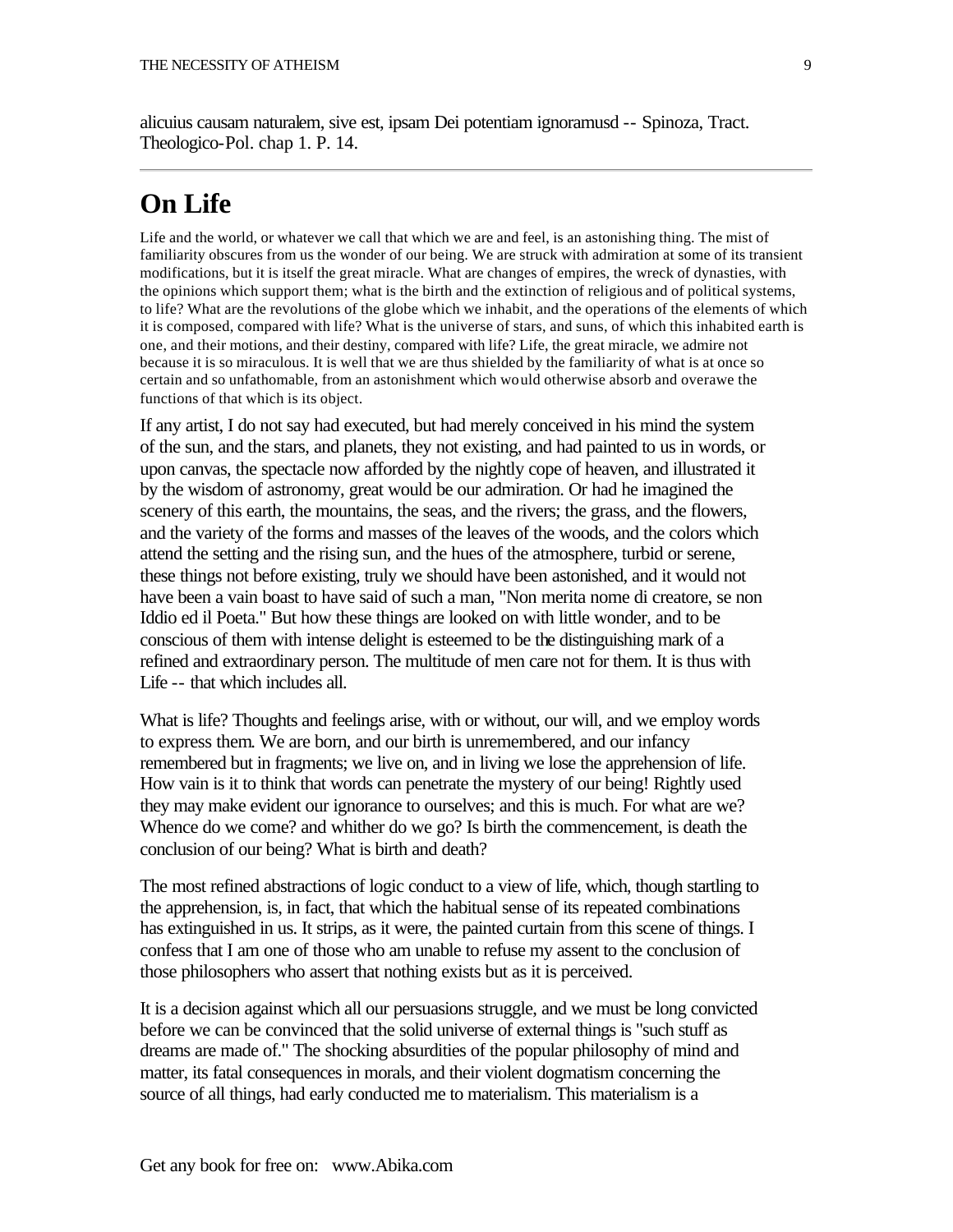seducing system to young and superficial minds. It allows its disciples to talk, and dispenses them from thinking. But I was discontented with such a view of things as it afforded; man is a being of high aspirations, "looking both before and after," whose "thoughts wander through eternity," disclaiming alliance with transience and decay: incapable of imagining to himself annihilation; existing but in the future and the past; being, not what he is, but what he has been and all be. Whatever may be his true and final destination, there is a spirit within him at enmity with nothingness and dissolution. This is the character of all life and being. Each is at once the center and the circumference; the point to which all things are referred, and the line in which all things are contained. Such contemplations as these, materialism and the popular philosophy of mind and matter alike they are only consistent with the intellectual system.

It is absurd to enter into a long recapitulation of arguments sufficiently familiar to those inquiring minds, whom alone a writer on abstruse subjects can be conceived to address. Perhaps the most clear and vigorous statement of the intellectual system is to be found in Sir William Drummond's Academical Questions. After such an exposition, it would be idle to translate into other words what could only lose its energy and fitness by the change. Examined point by point, and word by word, the most discriminating intellects have been able to discern no train of thoughts in the process of reasoning, which does not conduct inevitably to the conclusion which has been stated.

What follows from the admission? It establishes no new truth, it gives us no additional insight into our hidden nature, neither its action nor itself: Philosophy, impatient as it may be to build, has much work yet remaining as pioneer for the overgrowth of ages. it makes one step towards this object; it destroys error, and the roots of error. It leaves, what it is too often the duty of the reformer in political and ethical questions to leave, a vacancy. it reduces the mind to that freedom in which it would have acted, but for the misuse of words and signs, the instruments of its own creation. By signs, I would be understood in a wide sense, including what is properly meant by that term, and what I peculiarly mean. In this latter sense, almost all familiar objects are signs, standing, not for themselves, but for others, in their capacity of suggesting one thought which shall lead to a train of thoughts. Our whole life is thus an education of error.

Let us recollect our sensations as children. What a distinct and intense apprehension had we of the world and of ourselves! Many of the Circumstances of social life were then important to us which are now no longer so. But that is not the point of comparison on which I mean to insist. We less habitually distinguished all that we saw and felt, from ourselves. They seemed, as it were, to constitute one mass. There are some persons who, in this respect, are always children. Those who are subject to the state called reverie, feel as if their nature were dissolved into the surrounding universe, or as if the surrounding universe were absorbed into their being. They are conscious of no distinction. And these are states which precede, or accompany, or follow an unusually intense and vivid apprehension of life. As men grow up this power commonly decays, and they become mechanical and habitual agents. Thus feelings and then reasoning are the combined result of a multitude of entangled thoughts, and of a series of what are called impressions, planted by reiteration.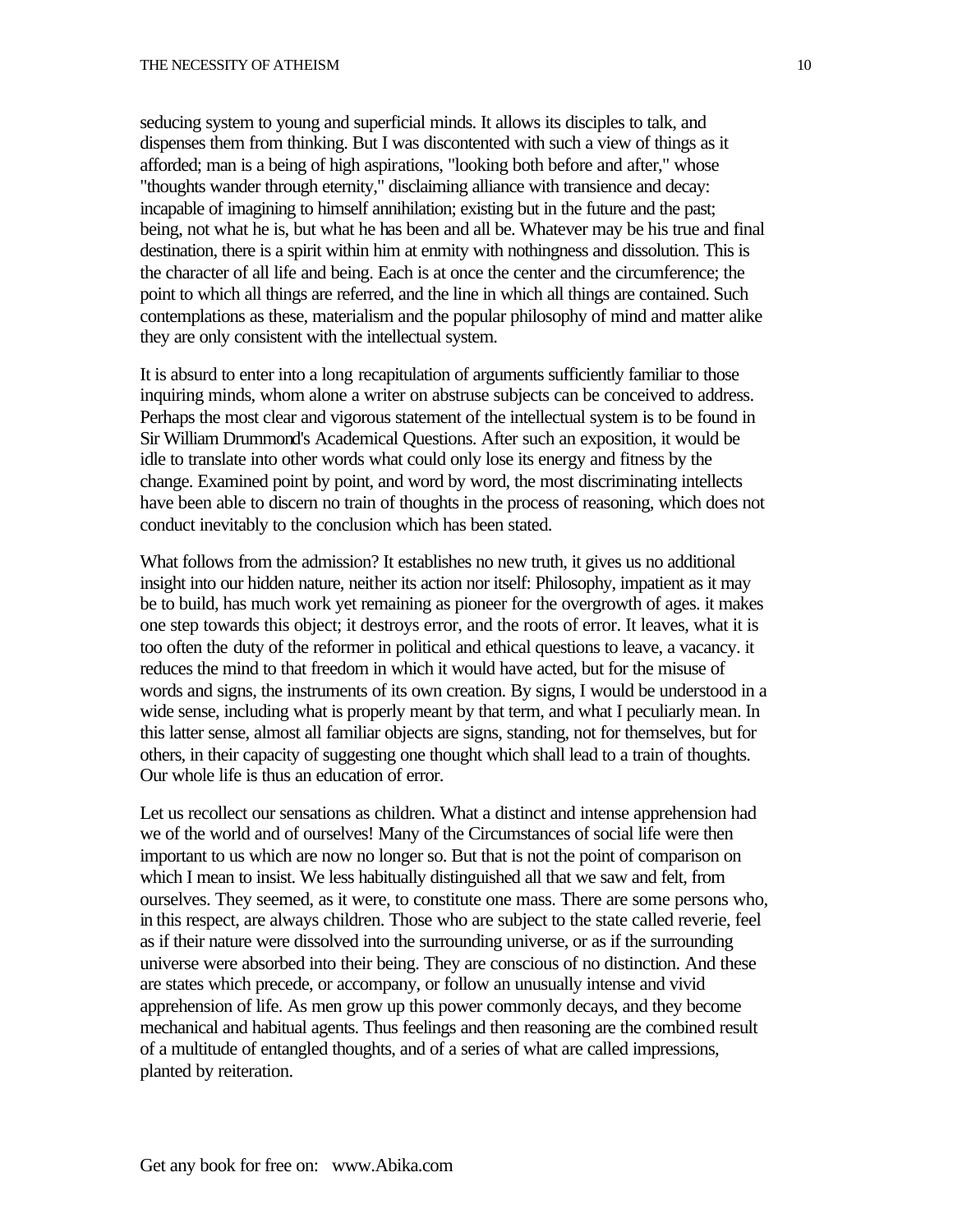The view of life presented by the most refined deductions of the intellectual philosophy, to that of unity. Nothing exists but as it is perceived. The difference is merely nominal between those two classes of thought which are distinguished by the names of ideas and of external objects. Pursuing the same thread of reasoning, the existence of distinct individual minds, similar to that which is employed in now questioning its own nature, is likewise found to be a delusion. The words, I, you, they, are not signs of any actual difference subsisting between the assemblage of thoughts thus indicated, but are merely marks employed to denote the different modifications of the one mind.

Let it not be supposed that this doctrine conducts the monstrous presumption that I, the person who now write and think, am that one mind. I am but a portion of it. The words I, and you, and they are grammatical devices invented simply for arrangement, and totally devoid of the intense and exclusive sense usually attached to them. It is difficult to find terms adequate to express so subtle a conception as that to which the Intellectual Philosophy has conducted us. We are on that verge where words abandon us, and what wonder if we grow dizzy to look down the dark abyss of how little we know!

The relations of things remain unchanged, by whatever system. By the word things is to be understood any object of thought, that is, any thought upon which any other thought is employed, with an apprehension of distinction. The relations of these remain unchanged; and such is the material of our knowledge.

What is the cause of life? That is, how was it produced, or what agencies distinct from life have acted or act upon life? All recorded generations of mankind have wearily busied themselves in inventing answers to this question; and the result has been -- Religion. Yet that the basis of all things cannot be, as the popular philosophy alleges, mind, is sufficiently evident. Mind, as far as we have any experience of its properties -- and beyond that experience how vain is argument! -- cannot create, it can only perceive. It is said also to be the cause. But cause is only a word expressing a certain state of the human mind with regard to the manner in which two thoughts are apprehended to be related to each other. If anyone desires to know how unsatisfactorily the popular philosophy employs itself upon this great question, they need only impartially reflect upon the manner in which thoughts develop themselves in their minds. It is infinitely improbable that the cause of mind, that is, of existence, is similar to mind.

### **On A Future State**

It has been the persuasion of an immense majority of human beings in all ages and nations that we continue to live after death -- that apparent termination of all the functions of sensitive and intellectual existence. Nor has mankind been contented with supposing that species of existence which some philosophers have asserted; namely, the resolution of the component parts of the mechanism of a living being into its elements, and the impossibility of the minutest particle of these sustaining the smallest diminution. They have clung to the idea that sensibility and thought, which they have distinguished from the objects of it, under the several names of spirit and matter, is, in its own nature, less susceptible of division and decay, and that, when the body is resolved into its elements, the principle which animated it will remain perpetual and unchanged. Some philosophers -- and those to whom we are indebted for the most stupendous discoveries in physical science -- suppose, on the other hand, that intelligence is the mere result of certain combinations among the particles of its objects; and those among them who believe that we live after death,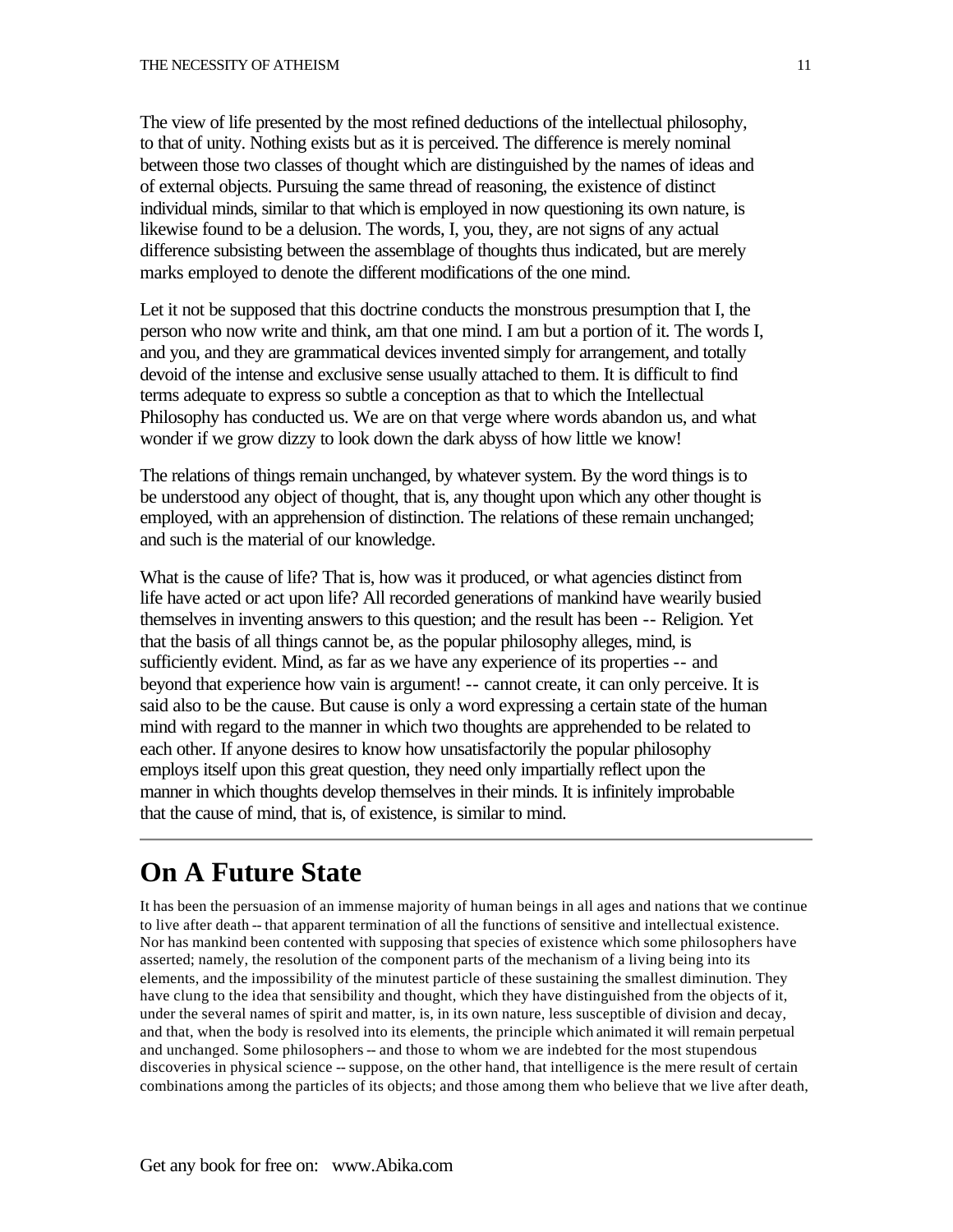recur to the interposition of a supernatural power, which shall overcome the tendency inherent in all material combinations, to dissipate and be absorbed into other forms.

Let us trace the reasoning which in one and the other have conducted to these two opinions, and endeavor to discover what we ought to think on a question of such momentous interest. Let us analyze the ideas and feelings which constitute the contending beliefs, and watchfully establish a discrimination between words and thoughts. Let us bring the question to the test of experience and fact; and ask ourselves, considering our nature in its entire extent, what light we derive from a sustained and comprehensive view of its component parts, which may enable us to assert, with certainty,, that we do or do not live after death.

The examination of this subject requires that it should be stripped of all those accessory topics which adhere to it in the common opinion of men. The existence of a God, and a future state of rewards and punishments are totally foreign to the subject. If it be proved that the world is ruled by a Divine Power, no inference necessarily can be drawn from that circumstance in favor of a future state. It has been asserted, indeed, that as goodness and justice are to be numbered among the attributes of the Deity, he will undoubtedly compensate the virtuous who suffer during life, and that he will make every sensitive being, who does not deserve punishment, happy forever. But this view of the subject, which it would be tedious as well as superfluous to develop and expose, satisfies no person, and cuts the knot which we now seek to untie. Moreover, should it be proved, on the other hand, that the mysterious principle which regulates the proceedings of the universe, to neither intelligent nor sensitive, yet it is not an inconsistency to suppose at the same time, that the animating power survives the body which it has animated, by laws as independent of any supernatural agent as those through which it first became united with it. Nor, if a future state be clearly proved, does it follow that it will be a state of punishment or reward.

By the word death, we express that condition in which natures resembling ourselves apparently cease to be that which they are. We no longer hear them speak, nor see them move. If they have sensations and apprehensions, we no longer participate in them. We know no more than that those external organs, and all that fine texture of material frame, without which we have no experience that life or thought can subsist, are dissolved and scattered abroad. The body is placed under the earth, and after a certain period there remains no vestige even of its form. This is that contemplation of inexhaustible melancholy, whose shadow eclipses the brightness of the world. The common observer is struck with dejection of the spectacle. He contends in vain against the persuasion of the grave, that the dead indeed cease to be. The corpse at his feet is prophetic of his own destiny. Those who have preceded him, and whose voice was delightful to his ear; whose touch met his like sweet and subtle fire: whose aspect spread a visionary light upon his path -- these he cannot meet again. The organs of sense are destroyed, and the intellectual operations dependent on them have perished with their sources. How can a corpse see or feel? its eyes are eaten out, and its heart is black and without motion. What intercourse can two heaps of putrid Clay and crumbling bones hold together? When you can discover where the fresh colors of the faded flower abide, or the music of the broken lyre seek life among the dead. Such are the anxious and fearful contemplations of the common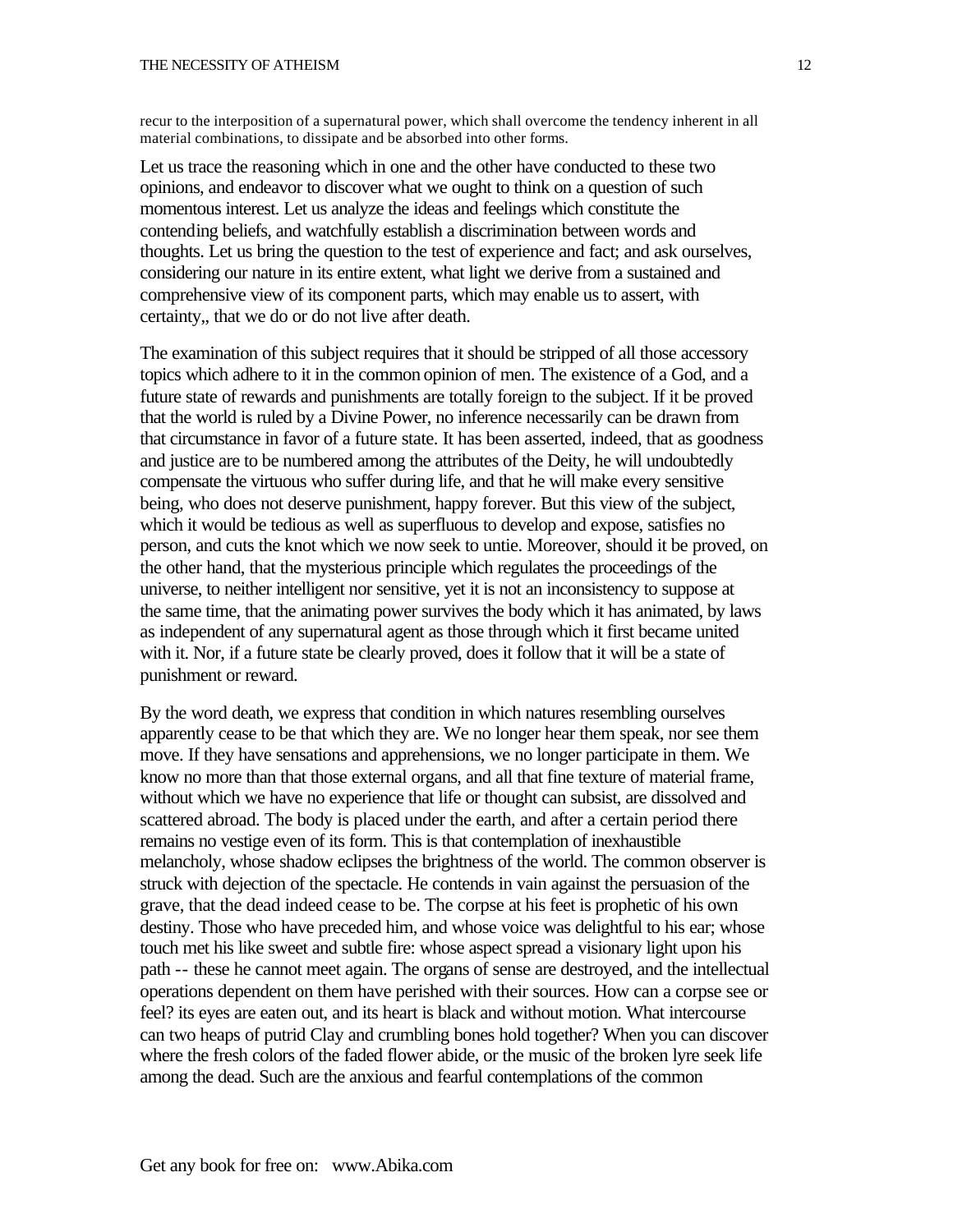observer, though the popular religion often prevents him from confessing them even to himself.

The natural philosopher, in addition to the sensations common to all men inspired by the event of death, believes that he sees with more certainty that it is attended with the annihilation of sentiment and thought. He observes the mental powers increase and fade with those of the body, and even accommodate themselves to the most transitory changes of our physical nature. Sleep suspends many of the faculties of the vital and intellectual principle; drunkenness and disease will either temporarily or permanently derange them. Madness or idiocy may utterly extinguish the most excellent and delicate of those powers. In old age the mind gradually withers; and as it grew and was strengthened with the body, so does it together with the body sink into decrepitude. Assuredly these are convincing evidences that so soon as the organs of the body are subjected to the laws of inanimate matter, sensation, and perception, and apprehension, are at an end. It is probable that what we call thought is not an actual being, but no more than the relation between certain parts of that infinitely varied mass, of which the rest of the universe is composed, and which ceases to exist so soon as those parts change their position with regard to each other. Thus color, and sound, and taste, and odor exist only relatively. But let thought be considered only as some peculiar substance, which permeates, and is the cause of, the animation of living beings. Why should that substance be assumed to be something essentially distinct from all others, and exempt from subjection to those laws from which no other substance is exempt? It differs, indeed, from all other substances, as electricity, and light, and magnetism, and the constituent parts of air and earth, severally differ from all others. Each of these is subject to change and decay, and to conversion into other forms. Yet the difference between light and earth is scarcely greater than that which exists between life, or thought, and fire. The difference between the two former was never alleged as an argument for eternal permanence of either, in that form under which they first might offer themselves to our notice. Why should the difference between the two latter substances be an argument for the prolongation of the existence of one and not the other, when the existence of both has arrived at their apparent termination? To say that fire exists without manifesting any of the properties of fire, such as light, heat, etc., or that the Principle of life exists without consciousness, or memory, or desire, or motive, is to resign, by an awkward distortion of language, the affirmative of the dispute. To say that the principle of life may exist in distribution among various forms, is to assert what cannot be proved to be either true or false, but which, were it true, annihilates all hope of existence after death, in any sense in which that event can belong to the hopes and fears of men. Suppose, however, that the intellectual and vital principle differs in the most marked and essential manner from all other known substances; that they have all some resemblance between themselves which it in no degree participates. In what manner can this concession be made an argument for its imperishabillity? All that we see or know perishes and is changed. Life and thought differ indeed from everything else. But that it survives that period, beyond which we have no experience of its existence, such distinction and dissimilarity affords no shadow of proof, and nothing but our own desires could have led us to conjecture or imagine.

Have we existed before birth? It is difficult to conceive the possibility of this. There is, in the generative principle of each animal and plant, a power which converts the substances